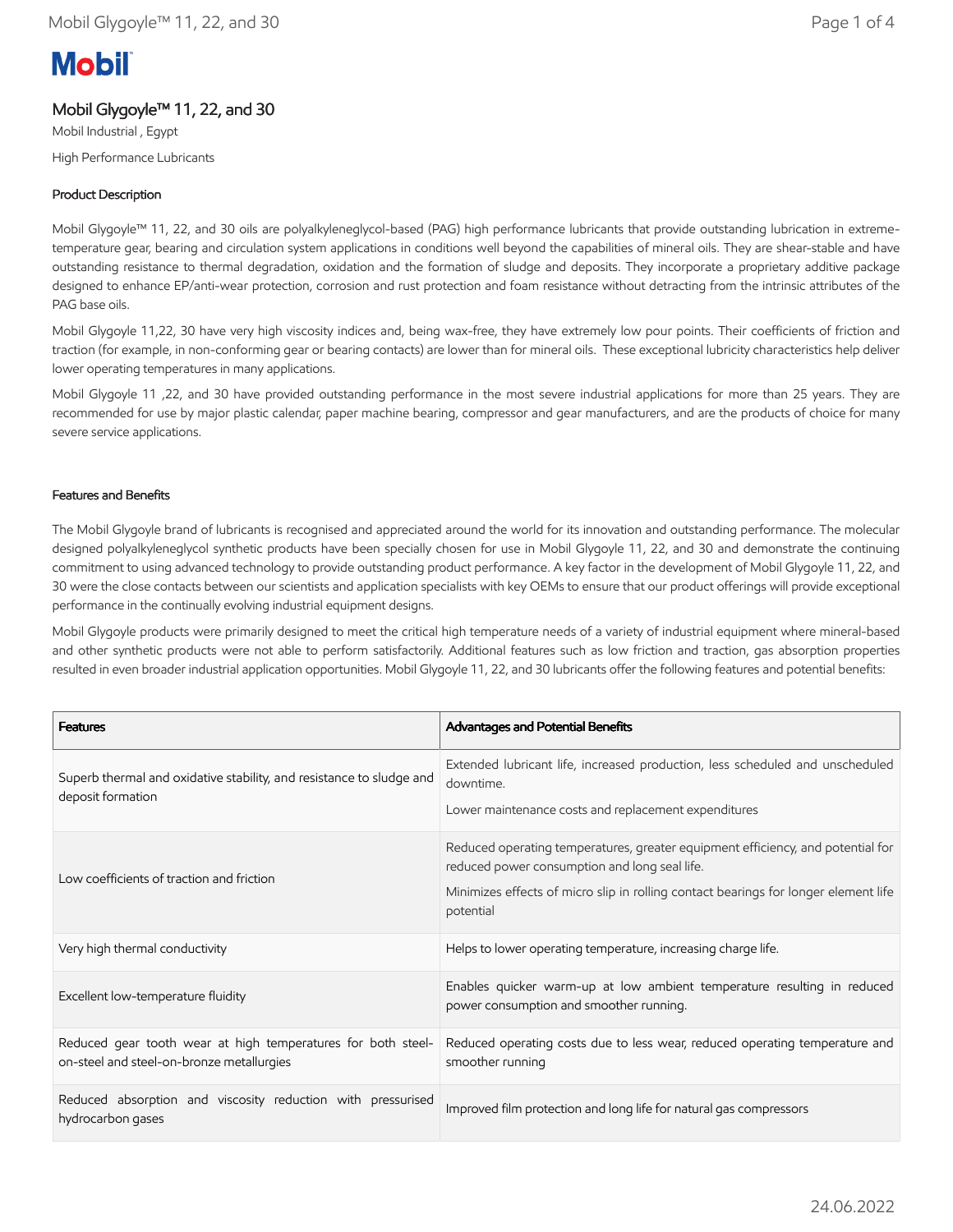| <b>Features</b>                              | <b>Advantages and Potential Benefits</b>                                                            |  |
|----------------------------------------------|-----------------------------------------------------------------------------------------------------|--|
| Multipurpose industrial equipment capability | Potential to use fewer products with reduced inventory costs and less chance for<br>mis-lubrication |  |

## Applications

Mobil Glygoyle lubricants are recommended for the most severe conditions in all types of plain and anti-friction bearings and industrial enclosed gears up to a bulk oil temperature of 200º C. Specific applications include:

- Severe plastic calendar operations
- High temperature paper machine bearings
- Industrial enclosed gears spur, bevel and worm gearing
- Reciprocating and rotary air, natural gas, CO2 and other process gasses

## Application notes

Polyalkyleneglycol (PAG) based lubricants have some inherent excellent lubrication properties imparted by the PAG base oil. However, PAG based lubricants do have limitations with respect to compatibility with seal and coating materials, some varieties of light metal alloys and other lubricants. Before applying any PAG lubricant, contact the original equipment manufacturer for specific advice on the application.

## Compatibility with other lubricants

Mobil Glygoyle 11, 22, and 30 are not compatible with mineral oils and most other synthetic lubricants. Additionally, depending on the specific type of PAG base fluid, they may not be compatible with other PAG type lubricants. (e. g. Mobil Glygoyle 11, 22, 30 and Mobil Glygoyle ISO VG Series are not miscible)Mobil Glygoyle 11, 22, and 30 are not generally recommended for use in systems previously filled with mineral oils or PAO based synthetic lubricants. It is further recommended to check compatibility when topping up or replacing existing PAG fillings with Mobil Glygoyle products, generally the preference is to avoid mixtures by draining, flushing and refilling.When changing from mineral oil or other synthetic products to Mobil Glygoyle products, it is crtical to clean the system thoroughly and flush with suitable fluids prior to conversion. For further details please contact your ExxonMobil representative.

#### Water

Mobil Glygoyle 11, 22, and 30, along with all PAG based lubricants, are hygroscopic and absorb more water than mineral oils or synthetic hydrocarbons before. Therefore extra care should be taken not to expose PAG oils to excessive moisture. Due to their inherent high specific gravity, water does not drop to the bottom of reservoirs, but stays on top of the lubricant.

#### Seal compatibility

PAG based lubricants are not compatible with most standard seal materials used for mineral oils or synthetic hydrocarbons. Incompatible materials are likely to shrink or swell, thus causing severe leakage or seizure of the seal. When converting from mineral oil or synthetic hydrocarbons to Mobil Glygoyle 11, 22, or 30, seal compatibility must be considered.. FKM and VMQ are normally suitable for use with PAG. NBR materials may be used but have restricted temperature range. In all cases, operating conditions and the variability of elastomer properties from different manufactures should be considered. For best results, consult the equipment supplier or seal manufacturer for specific recommendations.

## Light Metal Alloys

Mobil Glygoyle 11, 22, and 30 and PAG lubricants are well suited for gear applications with ferrous and most non ferrous materials. However, Mobil Glygoyle products and PAG lubricants are not recommended for use with light metal alloys containing Aluminum or Magnesium. PAG lubricants can lead to increased wear when used with light metal alloys of this nature. Please consult the original equipment manufacturer for additional information.

#### Other Materials

Paints, coatings, and some plastics are not suitable for use with PAG lubricants. In general two component paints (reactive paints, epoxy resins) are suitable for use for interior coatings in contact with the lubricant. Otherwise, interiors in contact with the lubricant should be left uncoated. Materials used for oil level gages, inspection doors etc., should preferably be made of natural glass or polyamide materials. Other transparent plastics, e.g. Plexiglas, may deteriorate and crack under stress.